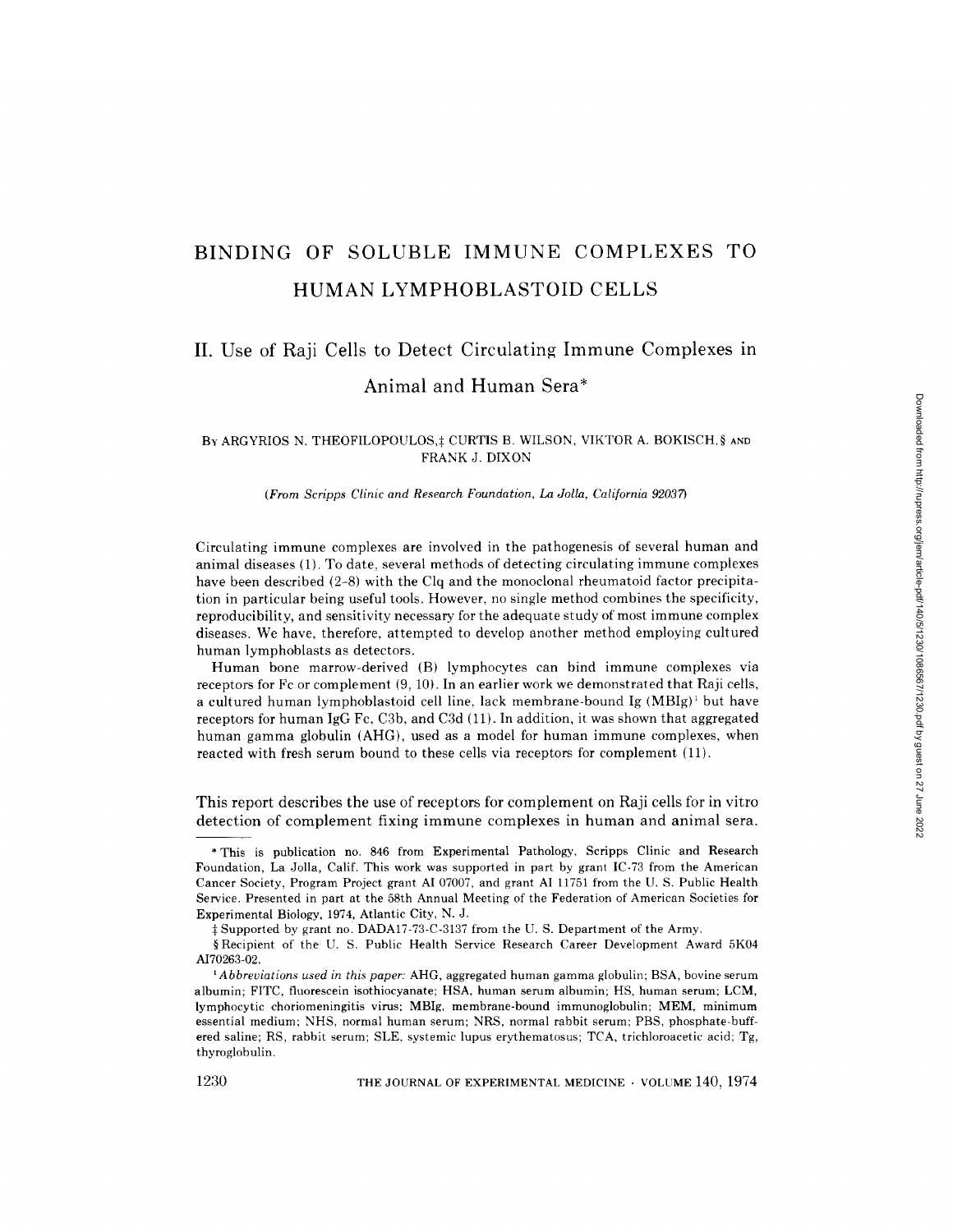**With this method, as little as 200-300 ng AHG or immune complexes made in vitro per ml serum could be detected. The Raji cell test was used to detect complement-fixing immune complexes in sera of' patients with immune complex glomerulonephritis, rabbits with acute serum sickness, and mice with acute lymphocytic choriomeningitis virus (LCM) infection.** 

## Materials and Methods

*Lymphoblastoid Cell Line.* Raji cells, which are derived from a patient with Burkitt's lymphoma (12), were cultured in Eagle's minimal essential medium (MEM) as has been described (11). Cell viability was determined by trypan blue exclusion.

*Preparation of AHG and 7S Human IgG.* Human IgG was obtained from Cohn fraction II after fractionation on a DEAE-52 cellulose column with a 0.0l M phosphate buffer pH 7.3. Human IgG in phosphate-buffered saline (PBS) was freed from aggregates by centrifugation at  $150,000$  g for 90 min. and the upper one-third of the supernate (deaggregated or 7S IgG) was removed and the protein concentrations were determined by optical density at 280 m $\mu$  and extinction coefficient (E<sub>1</sub><sup>w</sup><sub>m</sub>) 14.3. Fluorescein isothiocyanate (FITC)-conjugated 7S IgG and FITC AHG were prepared as in  $(11)$ . Protein concentration of FITC AHG were determined by a nitrogen determination method 13}.

*Antisera.* The IgG fraction of rabbit antiserum to human serum albumin (HSA), human IgG, bovine serum albumin (BSA). and mouse gamma globulin, as well as sheep antiserum to rabbit IgG, was isolated by DEAE-52 cellulose as above. IgG fraction of murine antiserum to LCM virus was a gift from Dr. M. B. A. Oldstone. Scripps Clinic. Pure rabbit anti-HSA antibody was obtained by solid phase immunoabsorbtion utilizing HSA-Sepharose 4B columns (141. Antiserum to human thyroglobulin  $(Tg)$  was prepared in mice, and pure antibody was obtained as described (15). Antiserum to human Tg, as well as human Tg, were a gift from Dr. J. Clagett, Scripps Clinic. The Fab' fragment of the IgG rabbit antihuman IgG was obtained by the method of Loot et al. (16) and concentrated to 5 mg/ml PBS.

*Preparation of Soluble Immune Complexes.* Quantitative precipitin curves were constructed for the HSA-anti-HSA and Tg-anti-Tg systems, and equivalence was determined. In a typical experiment, increasing amounts of HSA (3  $\mu$ g-5 mg) were added to a constant amount of pure anti-HSA antibody (315  $\mu$ g). The precipitates obtained after incubation for 1 h at 37°C and overnight at 4°C were washed twice in physiologic saline, dissolved in 0.1 N NaOH, and the protein was quantified by a nitrogen determination. Supernates obtained from each point (antibody excess to extreme antigen excess) were used in experiments in which binding of soluble immune complexes to Raji cells was studied. In order to assess the amount of antibody complexed to antigen in the supernate (in antigen excess) <sup>125</sup>I-labeled pure antibody to HSA was used.

*Radioiodination of Proteins.* Proteins were labeled with <sup>125</sup>I or <sup>131</sup>I according to the procedure of McConahey and Dixon (17).  $[1^{25}]$  AHG was prepared as described (11).

Sucrose Density Gradient. [<sup>125</sup>]]AHG was fractionated on a linear 10-37% sucrose density gradient. 0.3 ml of  $[1^{25}]$  AHG was layered on the top of 4 ml of sucrose solution and centrifuged for 3 h at 100,000 g. 10 drop fractions were collected by piercing the tubes from below and the protein content determined in a gamma scintillation counter using the specific activity  $0.3 \mu C/\mu g$ . Human Ig M and IgG served as 19S and 7S markers respectively.

*Immunofluorescence Staining.* Soluble antigen-antibody complexes obtained at threefold antigen excess for the HSA-anti-HSA system and 10-fold antigen excess for the Tg-anti-Tg system, were added to  $5 \times 10^6$  Raji cells in a total vol of 100  $\mu$ l MEM and incubated at 37°C for 45 min. Cells were subsequently washed three times with MEM and stained at 4°C for 30 min with FITC-conjugated antiserum (18) specific for either antigen or antibody. Binding of FITC 7S IgG and FITC AHG to Raji cells was studied directly or after reacting with antihuman IgG (indirect method) (11). After the final incubation, cells were processed and observed as described in (11). To study the effect of complement in binding immune complexes or AHG to cells, immune complexes or AHG were first preincubated (37°C, 30 min) with fresh or heat-inactivated (56°C, 30 min) serum. Preliminary experiments showed that optimum Raji cell binding of immune complexes or AHG which had reacted with complement was achieved after incubation for 30 min. No difference in binding was observed at 4, 22, or 37°C.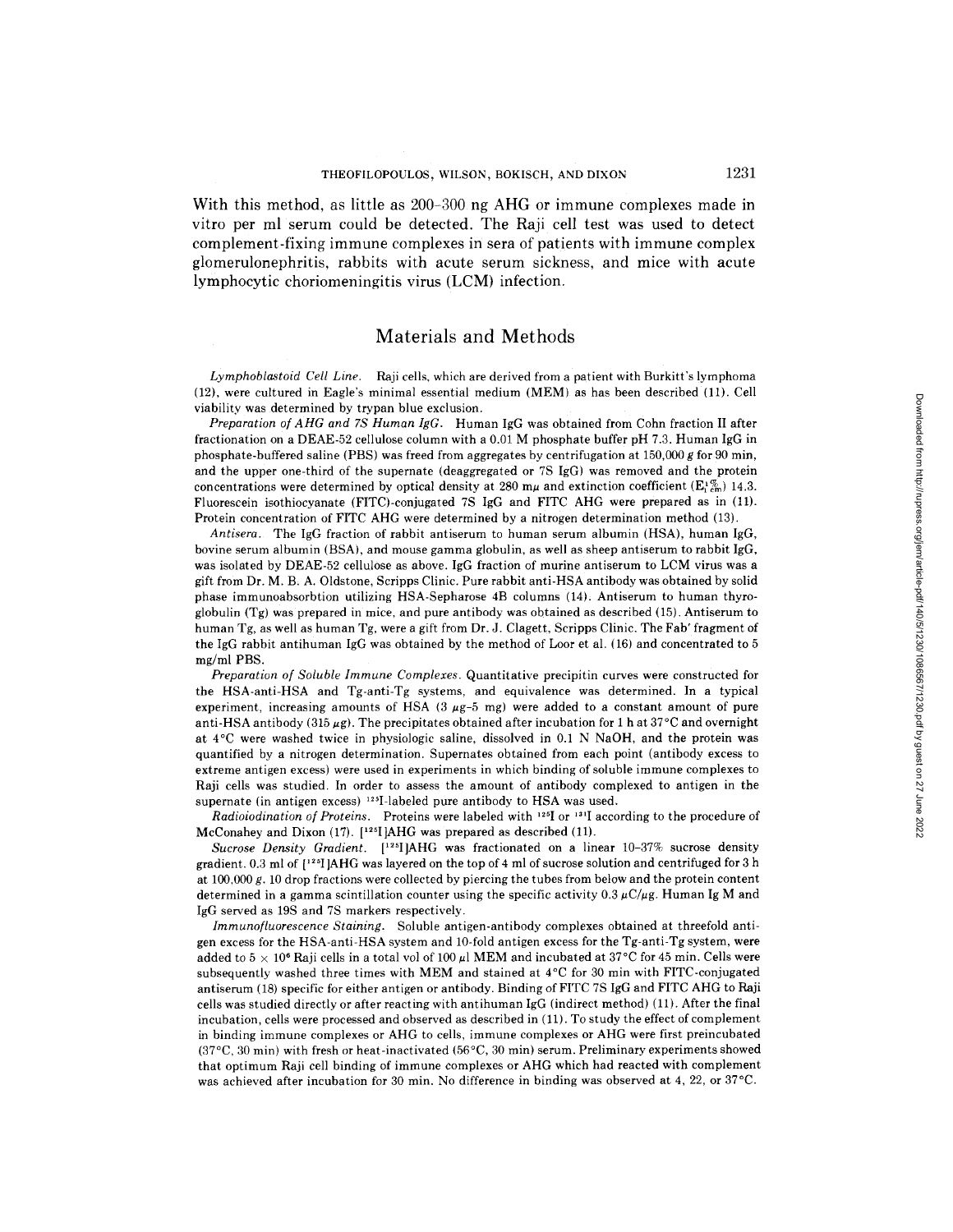## 1232 DETECTION OF IMMUNE COMPLEXES WITH RAJI CELLS

#### *Detection of Immune Complexes in Animal and Human Sera*

*Test Sera.* Sera from 10 New Zealand white rabbits obtained at 0-30 days during the course of acute serum sickness induced with  $[1^{25}]$  IBSA (19) were studied for presence of immune complexes by the Raji cell test. Levels of  $[1^{25}]$  BSA and  $[1^{25}]$  BSA-anti-BSA complexes were determined by precipitation with trichloroacetic acid (TCA) and ammonium sulfate respectively as described (19). Proteinuria in these rabbits was quantitated using 3% sulfosalicylic acid (19).

Murine plasma from six 4-6-wk old SWR/J mice inoculated with LCM virus intracerebrally (20) (a gift from Dr. M. B. A. Oldstone) were tested for immune complexes by the Raji cell test. The titers of infectious virus and the presence of virus-antiviral antibody complexes in the plasma of similar mice had been previously determined by diminution of viral titers in plasma after immunoprecipitation of the mouse IgG with an antimouse IgG serum (20) and are included in Table I for comparison.

42 frozen sera from gIomerulonephritic patients, who had presumed immune complex type glomerulonephritis (21), were also tested for circulating immune complexes by the Raji cell test. The diagnosis of immune complex glomerulonephritis was based on the presence of deposits of IgG and complement in the glomeruli as described by Wilson and Dixon (21). The Raji cell test and the immunofluorescence test for kidney deposits were performed independently by two of us and graded semi-quantitatively, according to the intensity of staining, from negative to  $3+$ . 30 frozen sera from normal laboratory personnel were similarly tested for circulating immune complexes by the Raji cell test and served as controls.

#### *Raft Cell Test*

RABBIT AND MOUSE SERA.  $5 \times 10^6$  Raji cells were incubated (37 °C, 30 min) with 50  $\mu$ l of each rabbit or mouse serum to be tested. Subsequently, ceils were washed three times with MEM and then stained (4 $\degree$ C, 30 min) with FITC sheep antirabbit IgG or FITC rabbit anti-BSA in the case of the rabbits with acute serum sickness, and with FITC rabbit antimouse gamma globulin or FITC mouse anti-LCM virus serum in the case of mice with LCM virus infection. Cells were washed three times with MEM, smeared and assayed for fluorescence positive cells.

HUMAN SERA.  $5 \times 10^8$  Raji cells were incubated (37°C, 30 min) with 1 mg human IgG, washed two times with MEM and then reacted (4 $\degree$ C, 30 min) with 50  $\mu$ l of Fab' rabbit antihuman IgG serum to diminish the background fluorescence caused by 7S IgG binding to the receptors for IgG Fc. Subsequently, cells were washed twice with MEM, and incubated (4 $\degree$ C, 30 min) with 25  $\mu$ l of the serum from glomerulonephritic patients or the normal control subjects. Finally, cells were washed again three times with MEM, stained (4°C, 30 min) with 25  $\mu$ l of FITC rabbit antihuman IgG serum, washed three times with MEM, smeared, and observed for fluorescence-positive cells.

### **Results**

*Binding of AHG and 7S Human IgG to Receptors [or IgG Fc.* Our eventual purpose is to develop a test in which Raji cells can be used for the detection of immune complexes in whole human serum. AHG, which possesses many properties of immune complexes (22, 23), was employed to study binding of human immune complexes to receptors for IgG Fc. Binding of 7S IgG to cell's receptors for IgG Fc interferes with the detection of the cell-bound antibody (IgG) of the immune complex; therefore, binding of 7S human IgG to Raji cells also had to be assessed. As shown in Fig. 1  $a$ , when cells were incubated directly with FITC AHG or FITC 7S IgG, only AHG binding could be detected. However, when cells were first incubated with the fluoresceinated reagents and then reacted with an unfluoresceinated rabbit antihuman IgG (indirect method), so as to cross-link molecules possibly bound to cells, both AHG and 7S IgG binding could be detected (Fig. 1 b). The results indicated that both AHG and 7S IgG bound to receptors for IgG Fc on Raji cells with AHG more easily detectable than 7S IgG. Downloaded from http://rupress.org/jem/article-pdf/140/5/1230/1086567/1230.pdf by guest on 27 June 2022 Downloaded from http://rupress.org/jem/article-pdf/140/5/1230/1086567/1230.pdf by guest on 27 June 2022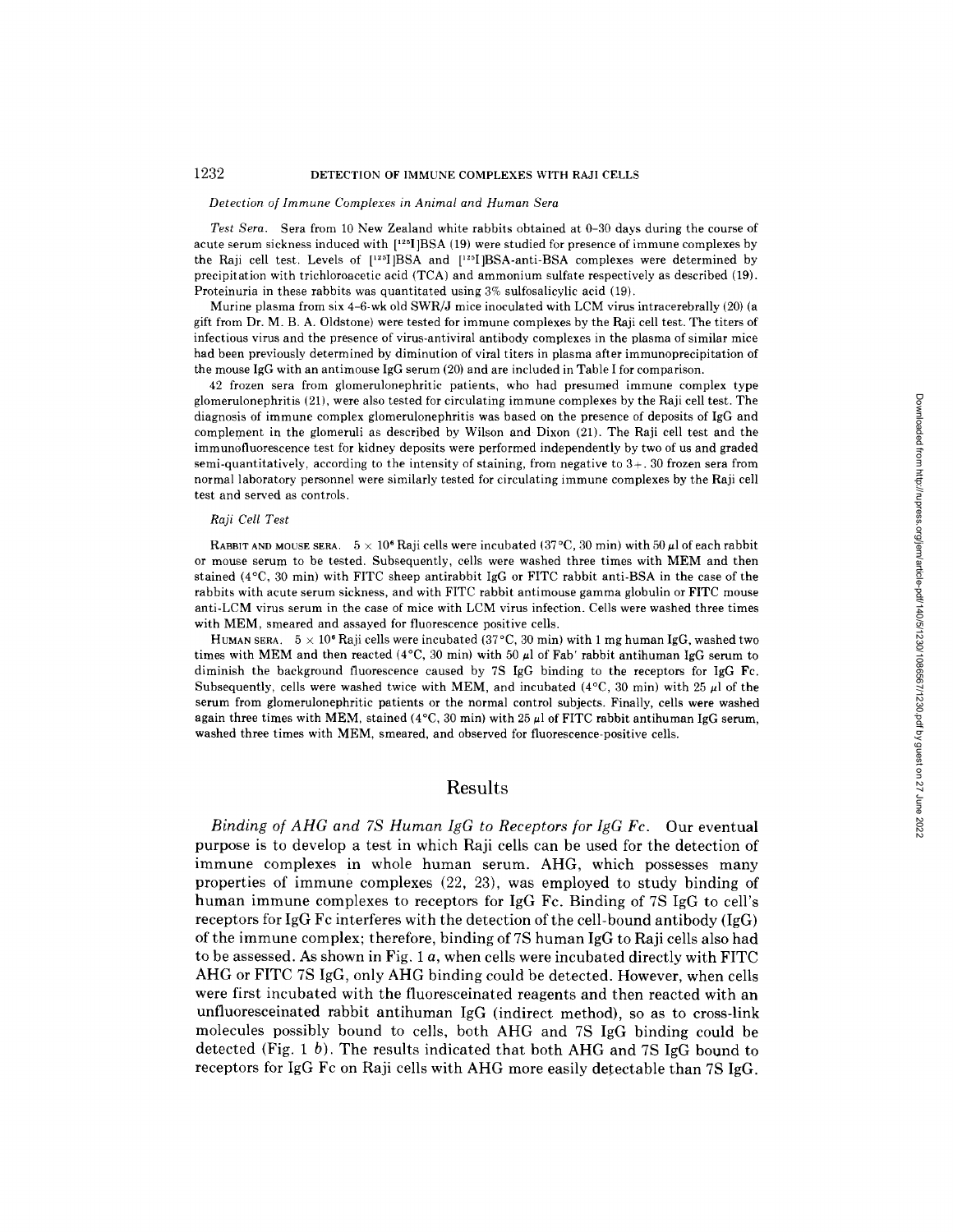Concentrations of at least  $250-500 \mu g$  AHG per ml medium, as shown by the indirect method, were needed to be detected on the Raji cells. The pattern of fluorescence, obtained by the indirect method, was distinct for AHG and 7S IgG. AHG was found on Raji cells in patches with many large, irregular granules on the cell surfaces (Fig. 2 a). In contrast, 7S IgG was distributed evenly with many fine granules over the entire cell surface (Fig. 2 b).



FIG. 1. Binding of AHG and 7S human IgG to receptors for IgG Fc on Raji cells. (a) Aliquots of  $5 \times 10^8$  Raji cells were incubated with increasing amounts of FITC AHG or FITC 7S IgG in 100  $\mu$ l MEM and observed (direct method). (b) Enhanced binding ensued when cells were treated as in the direct method, washed with MEM, and then reacted with unfluoresceinated antihuman IgG (indirect method).



Fia. 2. Immunofluorescence staining patterns of Raji cells carrying FITC AHG or FITC 7S IgG. (a) AHG-bearing Raji cells had many large, irregular granules of IgG on the cell surface. (b) 7S IgG-bearing Raji cells had many fine granules of IgG distributed evenly on the cell surface  $\times$  400.

*Inhibition of AHG Binding to Receptors for IgG Fc by 7S IgG.* In order to determine if AHG and 7S IgG bound to the same receptors for IgG Fc on Raji cells, cells were incubated with 7S IgG and then reacted with soluble FITC AHG. No fluorescence appeared on the cell surface. This result indicated that the receptors for IgG Fc on Raji cells are the same for AHG and 7S IgG. Because both AHG and 7S IgG bound to the same receptors for Fc, the effect of excess 7S IgG on binding of AHG was analyzed. As described in Fig. 3, binding of AHG to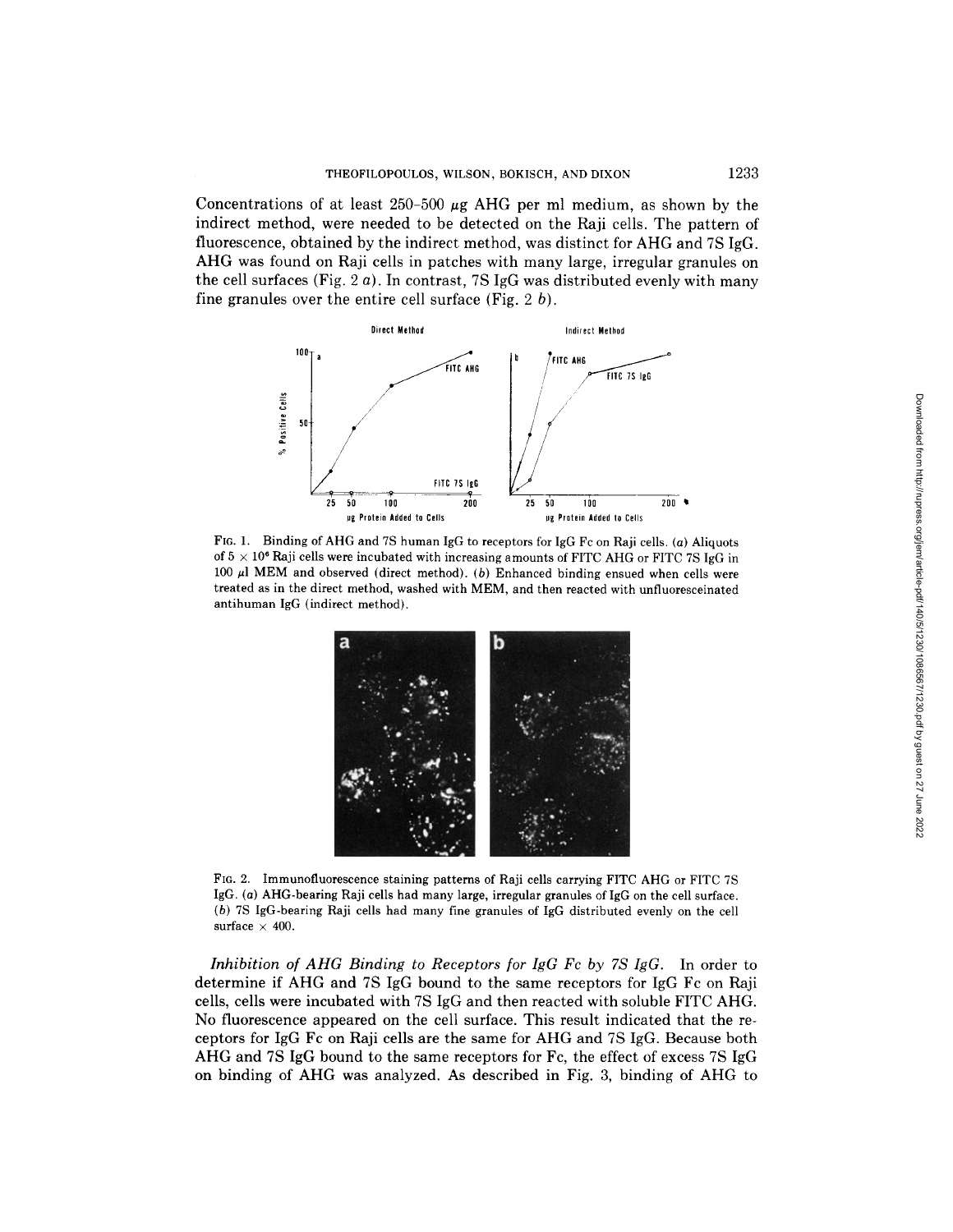

Fro. 3. Inhibition of binding of AHG to receptors on Raji cells for IgG Fc by 7S IgG. Aliquots of  $5 \times 10^6$  cells were incubated with increasing amounts of FITC AHG in 100  $\mu$ l MEM, in 100  $\mu$ l MEM containing 10 mg/ml 7S human IgG, or in 100  $\mu$ l heat-inactivated (56°C, 30 min) HS. Subsequently cells were washed and reacted with unfluoresceinated antihuman IgG (indirect method).

receptors for IgG Fc was inhibited in the presence of physiologic concentrations of 7S IgG in heat-inactivated human serum (56 $^{\circ}$ C, 30 min) or MEM. 25  $\mu$ g AHG in 100  $\mu$ l MEM, as compared to at least 200  $\mu$ g AHG in 100  $\mu$ l heated serum or 100  $\mu$ l MEM containing 10 mg/ml 7S IgG, were required to reach a concentration sufficient for detection of immunofluorescence.

*Binding of AHG and Immune Complexes Interacted with Complement.* AHG, as well as immune complexes that have interacted with fresh serum, can bind to cells via receptors for complement. Raji cells bind human C3 and C3b, as well as rabbit and mouse C3, and form rosettes with sensitized red cells carrying C3b or C3d (11). Therefore, binding of AHG in the presence and absence of human serum, as the source of complement, was studied. As depicted in Fig. 4, when different amounts of FITC AHG preincubated at 37°C for 30 min with fresh human serum were added to cells, the binding of as little as 20 ng of AHG in 100  $\mu$ l fresh human serum could be detected on the Raji cells, as compared to 200-300  $\mu$ g of AHG in 100  $\mu$ l heated serum (an increase of 10-15,000 fold).

Binding of soluble immune complexes to Raji cells was also studied in the presence and absence of serum. No binding of HSA, Tg, anti-HSA, or anti-Tg in serum to Raji cells was detected by immunofluorescence. HSA-anti-HSA complexes in heated rabbit serum also did not bind to cells (Fig. 5). However, even 20-50 ng of anti-HSA complexed with HSA and preincubated with 100  $\mu$ l fresh rabbit serum could be detected on Raji cells (Fig. 5). A similar degree of sensitivity was obtained with the Tg-anti-Tg immune complexes in fresh mouse serum. With both immune complexes formed in vitro antigen and antibody were detectable on the Raji cell. The results indicated that Fc receptors on Raji cells do not bind monomeric or aggregated (by antigen) rabbit or mouse IgG. However, immune complexes made with rabbit or mouse antibodies and reacted with rabbit or mouse serum respectively, as the source of complement, can bind very efficiently to Raji cells, presumably via receptors for complement.

*Antigen-Antibody Composition and Sedimentation Rates of AHG which Bind to Raji Cells via Receptors for Complement.* The efficiency of cells for binding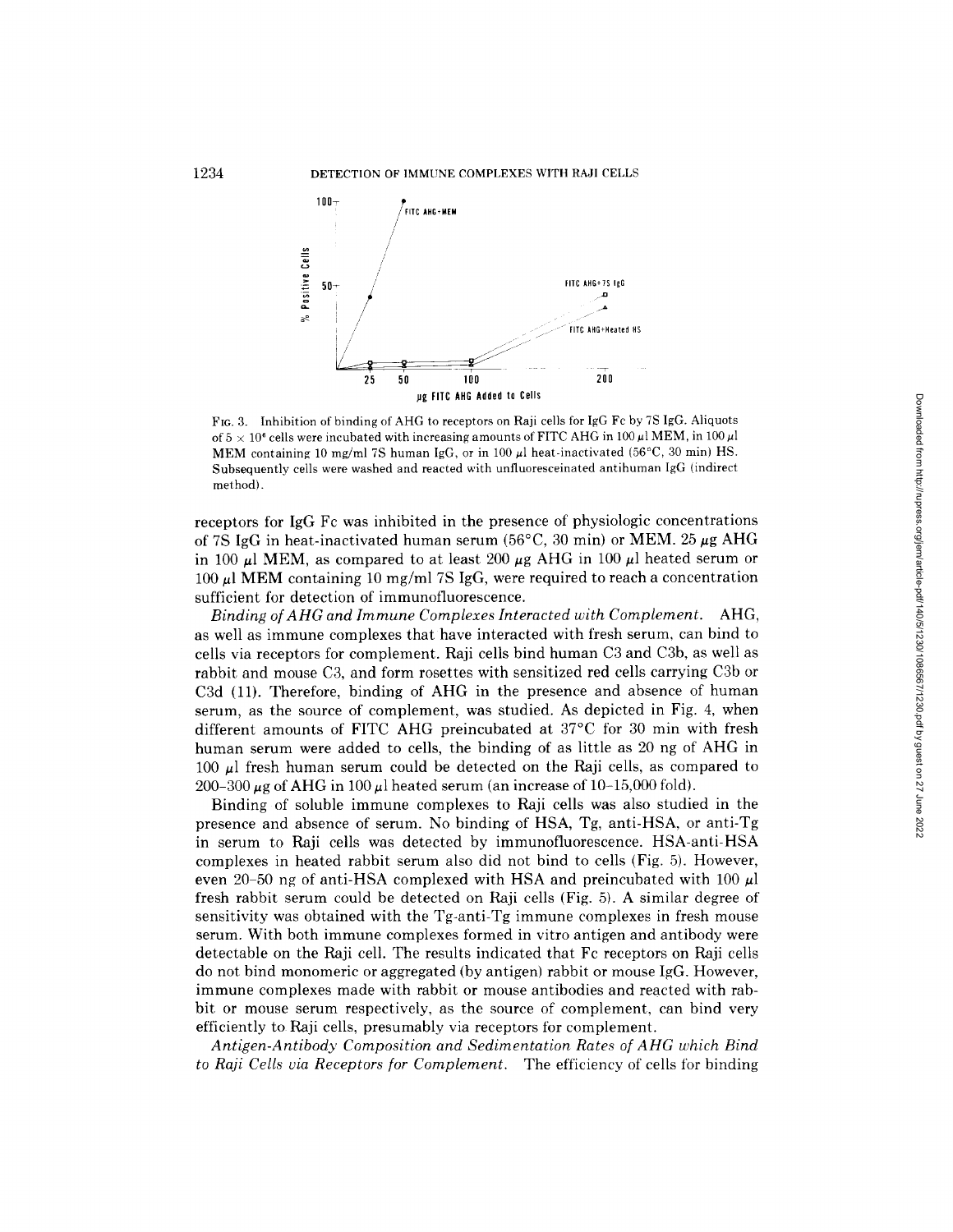

FIG. 4. Enhanced binding of AHG to Raji cells in the presence of human serum as the source of complement. Aliquots of  $5 \times 10^6$  cells were incubated with increasing amounts of FITC AHG which had reacted with 100  $\mu$ l normal or heat-inactivated (56°C, 30 min) HS. Cells were washed with MEM and then reacted with unfluoresceinated antihuman IgG (indirect method).



FIG. 5. Binding of soluble HSA-rabbit anti-HSA immune complexes to Raji cells in the presence of NRS as the source of complement. Aliquots of  $5 \times 10^6$  cells were incubated with increasing amounts of anti-HSA complexed at threefold antigen excess and preincubated with  $100 \mu$ l normal (closed symbols) or heat-inactivated (open symbols) rabbit serum (RS). Cells were washed with MEM and then reacted with FITC antirabbit IgG  $(\bullet - \bullet$  and  $\circ - \circ$ ) or with FITC anti HSA ( $\blacktriangle - \blacktriangle$  and  $\triangle - \triangle$ ).

immune complexes via the receptors for complement may be different at different antigen-antibody compositions. To define the conditions in which complexes bind most efficiently to cells, HSA-anti-HSA complexes from antibody excess to extreme antigen excess were reacted with fresh rabbit serum and then incubated with the cells. Subsequently, the cells were washed and stained with FITC antisera specific for the antigen or the antibody. The precipitin curve of HSA and anti-HSA and reactions of Raji cells incubated with the supernatants at various points along the curve are shown in Fig. 6. The strongest intensity of fluorescence was observed at two to six times antigen excess; no fluorescence positive cells were seen at antibody excess or beyond thirty times antigen excess. The results showed that positive cells are obtained only with supernates at antigen excess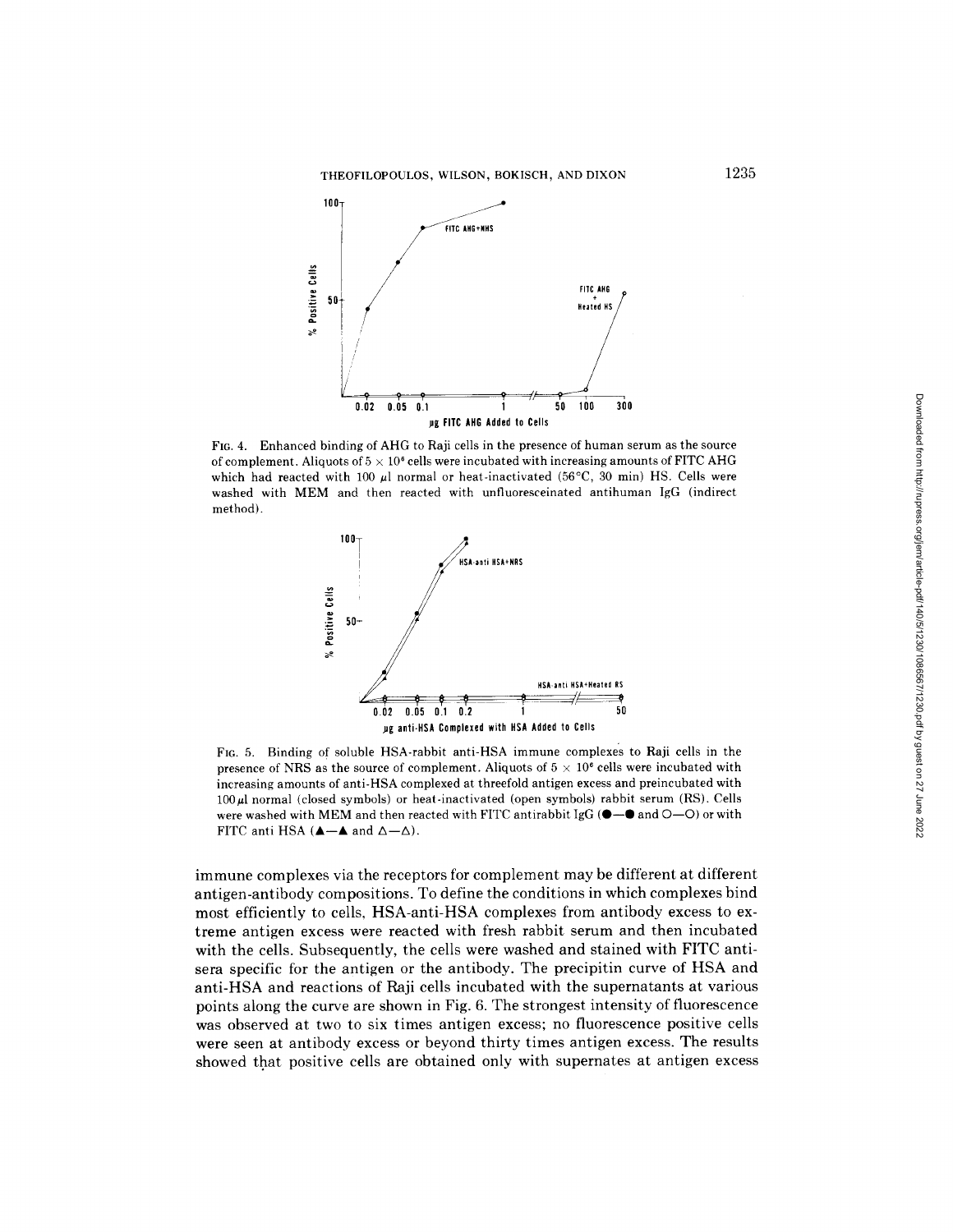containing soluble complexes, and that the strongest staining is seen near equivalence where presumably large complexes would be formed.

It has been previously shown that larger aggregates of  $\gamma$ -globulin fix complement better than smaller aggregates *(22,* 24). In order to estimate the sedimentation rate of aggregates bound via receptors for complement on Raji cells, uptake experiments with  $[{}^{125}I]AHG$  were performed.  $[{}^{125}I]AHG$  was first fractionated by sucrose density gradient to aggregates of different sedimentation rates. Fig. 7 shows a sucrose density gradient of  $[^{125}]\text{AHG}$ . 5  $\mu$ g of each of five pools made with fractions containing aggregates of different sedimentation rates were incubated with 25  $\mu$ l fresh human serum and added to aliquots of 2.5  $\times$  10<sup>6</sup> Raji cells. After an incubation period (37°C, 30 min), cells were washed three times with MEM, and the percent of radioactivity adherent to cells was determined. As



Downloaded from http://rupress.org/jem/article-pdf/140/5/1230/1086567/1230.pdf by guest on 27 June 2022 Downloaded from http://rupress.org/jem/article-pdf/140/5/1230/1086567/1230.pdf by guest on 27 June 2022

FIG. 6. Precipitin curve of rabbit anti HSA with HSA. 50  $\mu$ l of each supernate obtained along the curve were incubated with 100  $\mu$ l NRS and added to aliquots of  $5 \times 10^6$  Raji cells. Subsequently cells were washed and stained with FITC antiserum specific for antigen or antibody. Intensity  $(0 \text{ to } 3+)$  of immunofluorescence observed with the Raji cells is shown at the top of the figure.



FIG. 7. Sucrose density gradient fractionation of  $[^{125}]\text{AHG}$ . 32 fractions were collected. Fractions 1-4, 5-11, 12-18, 19-25 and 26-28 were pooled. 5  $\mu$ g [12SI]AHG from each pool were incubated (37°C, 30 min) with 25  $\mu$ l NHS and added to aliquots of 2.5  $\times$  10<sup>6</sup> Raji cells. The percent uptake of each pool is shown by the shaded bars. The position of the 19S and 7S markers are indicated. Aggregates approximately 95S and smaller were retained on the gradient.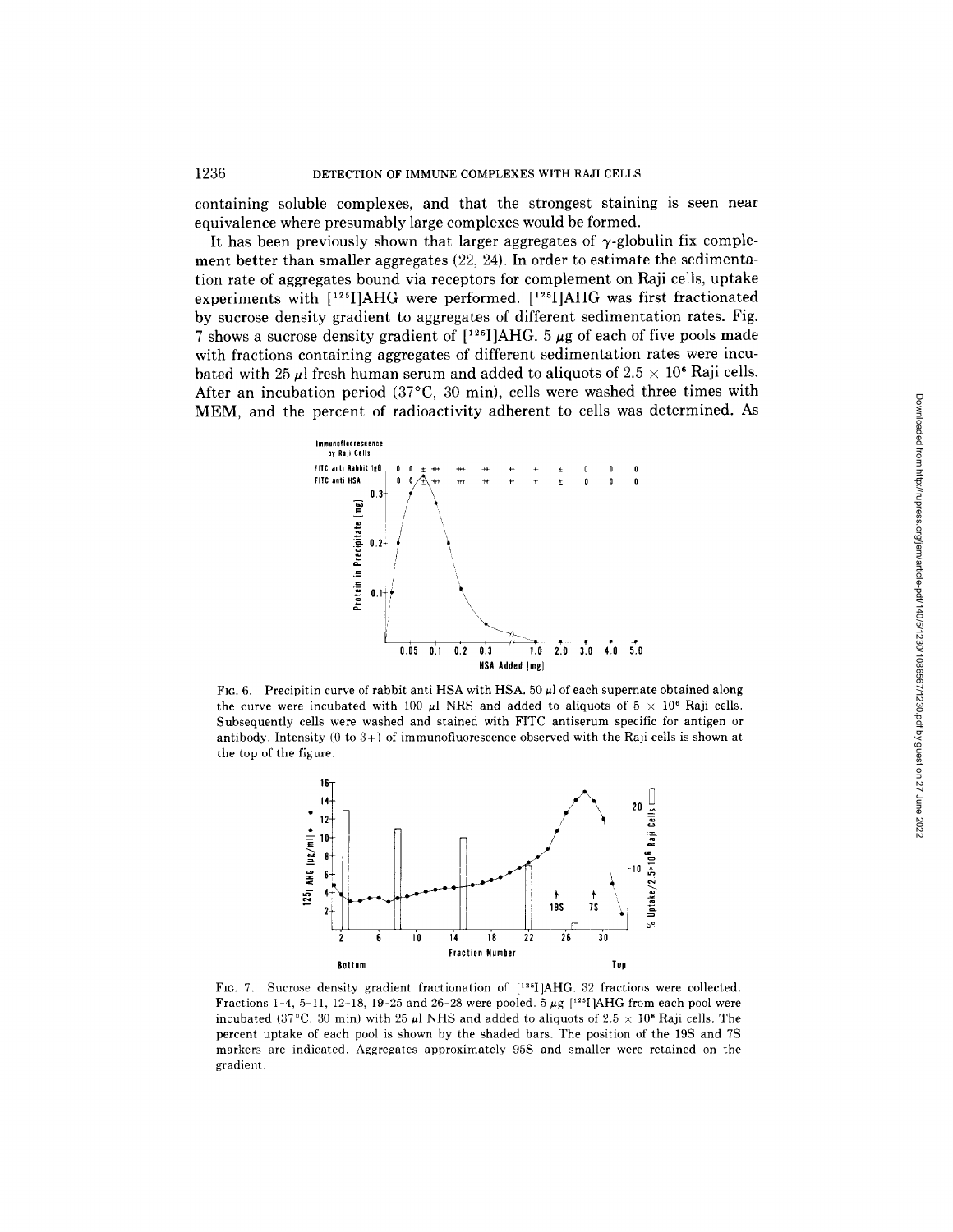shown in Fig. 7, uptake of aggregates sedimenting more rapidly than 19S was considerably greater than that of aggregates slower than 19S.

*Detection of Immune Complexes in Animal and Human Sera.* Since complement receptors on Raji cells efficiently bind soluble immune complexes as well as AHG, these cells were used in an assay system for the detection of circulating immune complexes in experimental animals and humans. In 10 rabbits with acute serum sickness, the appearance of circulating immune complexes during the course of the disease was determined by the Raji cell test. As it can be seen in Fig. 8, positivity and intensity of staining observed with the Raji cell test for BSAanti-BSA immune complexes correlated with the amount of the same radiolabeled circulating immune complexes. 8 of 10 rabbits showed rapid elimination of the



FIG. 8. Appearance of immune complexes in sera of a rabbit with acute serum sickness, 18 h before administration of the [<sup>125</sup>] [BSA, the rabbit had been injected with anti-BSA *(arrows)*. Percent injected [125] [BSA in total blood volume and percent [125] [BSA precipitated with SAS are indicated. Intensity of immunofluorescence  $(0$  to  $3+)$  by the Raji cells is shown at the top of the figure.

antigen and presence of immune complexes at day 7-10. It should be noted that in six of the eight rabbits with circulating immune complexes, the Raji cell test remained positive for approximately 2-3 wk longer than radiolabeled immune complexes could be detected. The antigen (BSA) was not always detectable on the Raji cell surface, presumably due to masking by the antibody. Only four of the eight rabbits that developed acute serum sickness showed proteinuria (more than 20 mg/24 hr). 2 of the 10 rabbits did not eliminate the antigen rapidly nor show circulating radiolabeled immune complexes. These two rabbits were negative, or only weakly positive (in some samples), by the Raji cell test.

The presence of virus-IgG complexes in plasma of LCM virus infected mice, as detected by the Raji cell test, was compared to the presence of' complexes as estimated by the diminution of viral titers in plasma after immunoprecipitation of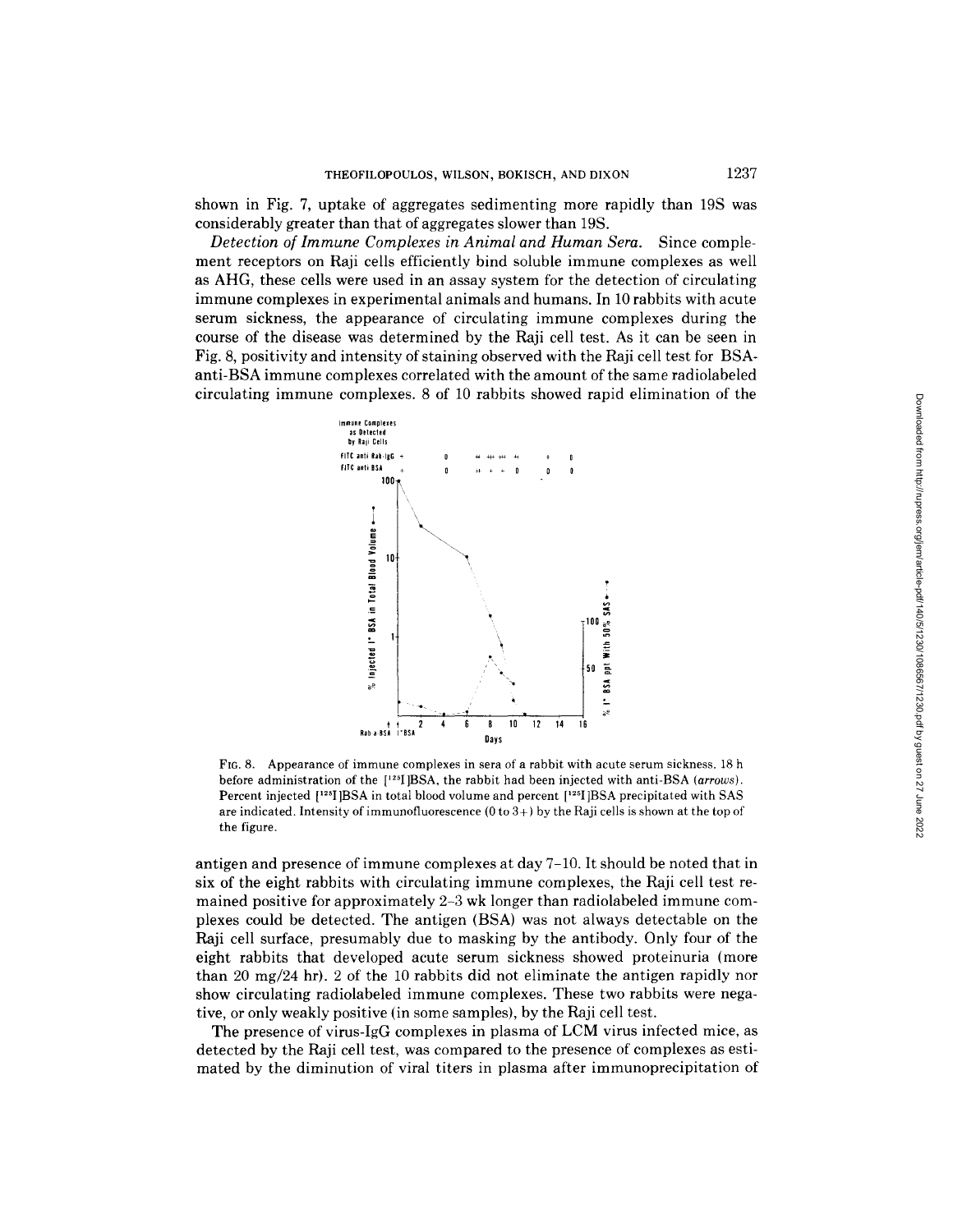mouse IgG with rabbit antimouse IgG. Both tests were negative for immune complexes during the first three postinfection days. On the fourth day the immunoprecipitation method was negative but the Raji cell test was positive for four out of six animals; by the fifth and sixth postinfection day, both tests were positive for virus-IgG complexes in all six animals (Table I).

A modification of' the technique was necessary to test human sera for immune complexes by the Raji cell test because fluorescence had been obtained from 7S IgG, present in normal human serum (NHS), and bound to receptors for IgG Fc. To prevent 7S IgG binding to cells, the receptors for human IgG Fc had to be blocked. This was accomplished by incubating the cells with human IgG and then with Fab' rabbit anti-human IgG. As shown in Fig. 9, when cells with nonblocked receptors for IgG Fc were reacted with NHS and then stained with FITC rabbit antihuman IgG, a background of fluorescence was observed (Fig. 9  $a$ ). When cells with blocked receptors for IgG Fc were incubated with NHS and stained with FITC rabbit antihuman IgG, they remained negative (Fig. 9  $b$ ). However, when cells with blocked receptors for IgG Fc were reacted with NHS containing AHG and stained, all cells were strongly positive (Fig.  $9c-f$ ). The results indicated that when receptors for IgG Fc on Raji cells are blocked, human IgG is detected on these cells only if' it is aggregated (immune complex) so that it can fix complement and bind to cells via the receptors for complement. As shown in Table II, when glomerulonephritic patients were studied there was a good correlation between the Raji cell test fbr circulating immune complexes and granular IgG deposits, presumed immune complexes, in the patients' kidneys. Only 3 out of 12 patients lacking glomerular IgG deposits had detectable amounts of circulating immune complexes as shown by the Raji cell test. The majority of patients with trace to marked glomerular immune complex deposits showed similar degrees of positivity with the Raji cell test for circulating immune complexes. 5 out of 30 patients with IgG kidney deposits were negative for circulating immune complexes by the Raji cell test (Table II). Control sera obtained from 30 healthy individuals were negative for circulating immune complexes by the Raji cell test.

|--|--|

*Appearance of Virus-IgG Complexes in Plasma of 4-6-Wk Old SWR/J Mice with Acute LCM Virus Infection* 

| Days after <i>i.c.</i><br>inoculation | Infectious titers<br>in plasma* | Virus-IgG complexes<br>by immunoprecipitation | Virus-IgG complexes<br>by Raji cells |
|---------------------------------------|---------------------------------|-----------------------------------------------|--------------------------------------|
|                                       | 1.28                            | $0/6$ <sup>t§</sup>                           | 0/61                                 |
| 2                                     | 3.0                             | 0/6                                           | 0/6                                  |
| 3                                     | 4.2                             | 0/6                                           | 0/6                                  |
| 4                                     | 5.6                             | 0/6                                           | 4/6                                  |
| 5                                     | 5.8                             | 4/6                                           | 6/6                                  |
| 6                                     | 4.7                             | 6/6                                           | 6/6                                  |

\* Average of the reciprocal of log dilution giving a 50% lethal end point/0.03 ml i.c. inoculum.

\$ Number of mice having virus-IgG complexes in their serum per total number tested.

§ For comparison, infectious titers and virus-IgG complexes by immunoprecipitation from similar mice are included (32).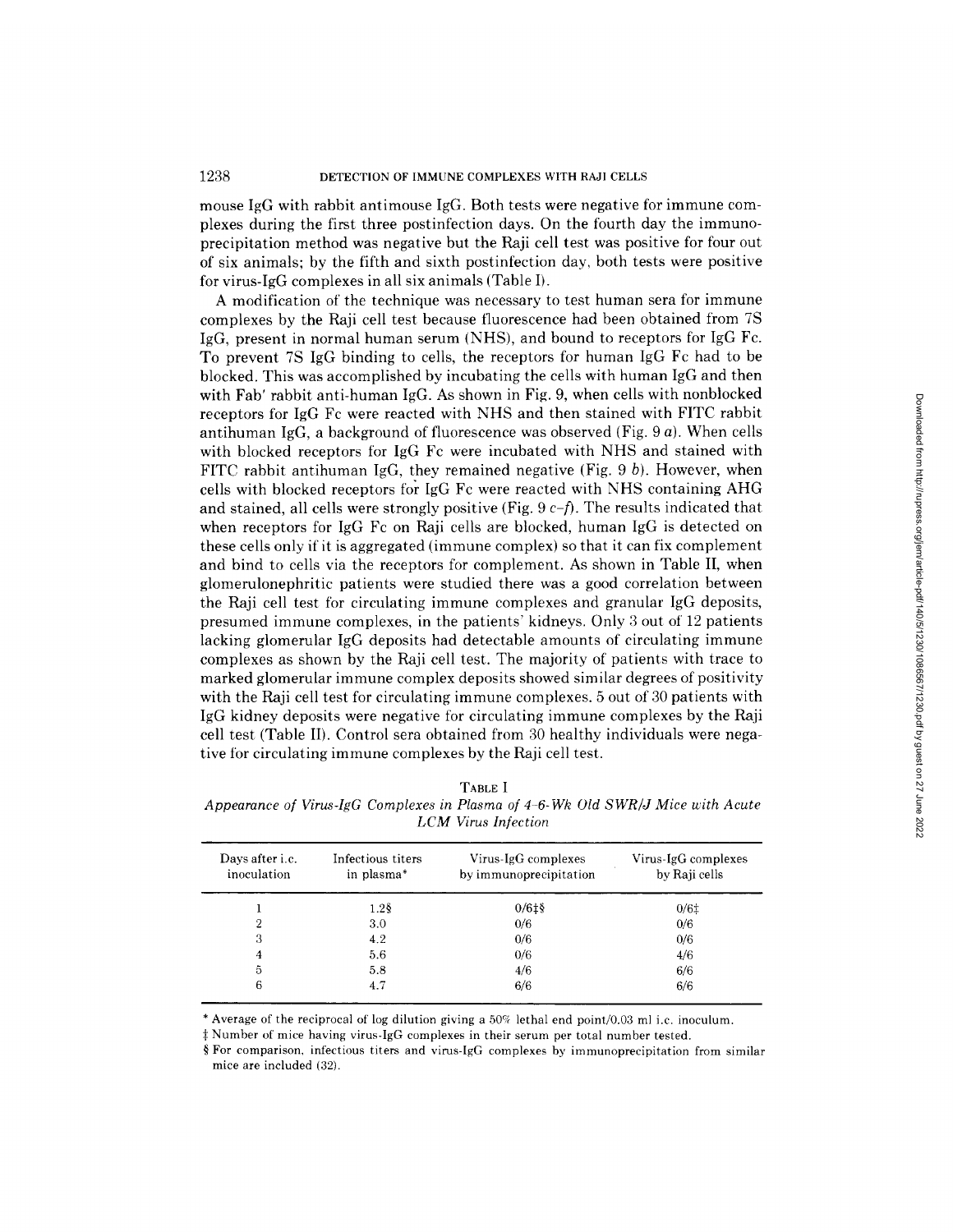

Fro. 9. Demonstration of AHG in human serum utilizing Raji cells with IgG and Fab' rabbit antihuman IgG blocked receptors for IgG Fc. Fig. 9 a shows fine granular fluorescent IgG on Raji cells with nonblocked receptors for IgG Fc incubated with NHS and stained with FITC rabbit antihuman IgG. No IgG fluorescence is seen when Raji receptors for IgG Fc are blocked, incubated with NHS and stained with FITC rabbit antihuman IgG, Fig. 9 b. Figs. 9 *c-f* show intense fluorescent IgG on Raji cells with blocked receptors for IgG Fc, incubated with NHS containing AHG and stained with FITC rabbit antihuman IgG.  $\times$  400.

TABLE II *Reactivity of Raft Cells with Serum from Patients with Immune Complex Glomerulonephritis* 

|                    | Granular glomerular IgG deposits* |      |           |
|--------------------|-----------------------------------|------|-----------|
| Raji cell test*    | Negative                          | $1+$ | $2 - 3 +$ |
| Negative           | 9                                 | 3    | 2         |
| $1+$               | 3                                 | 11   | 3         |
| $2 - 3 +$          | 0                                 | 4    |           |
| Total no. of cases | 12                                | 18   | 12        |

\* The Raji cell test and the immunofluorescent granular deposits (presumed immune complexes} were graded semi-quantitatively from negative to 3+.

## Discussion

The data presented here showed that receptors for complement on Raji cells, a human lymphoblastoid cell with B-cell characteristics, can be used for the detection of complement fixing immune complexes in experimental animal and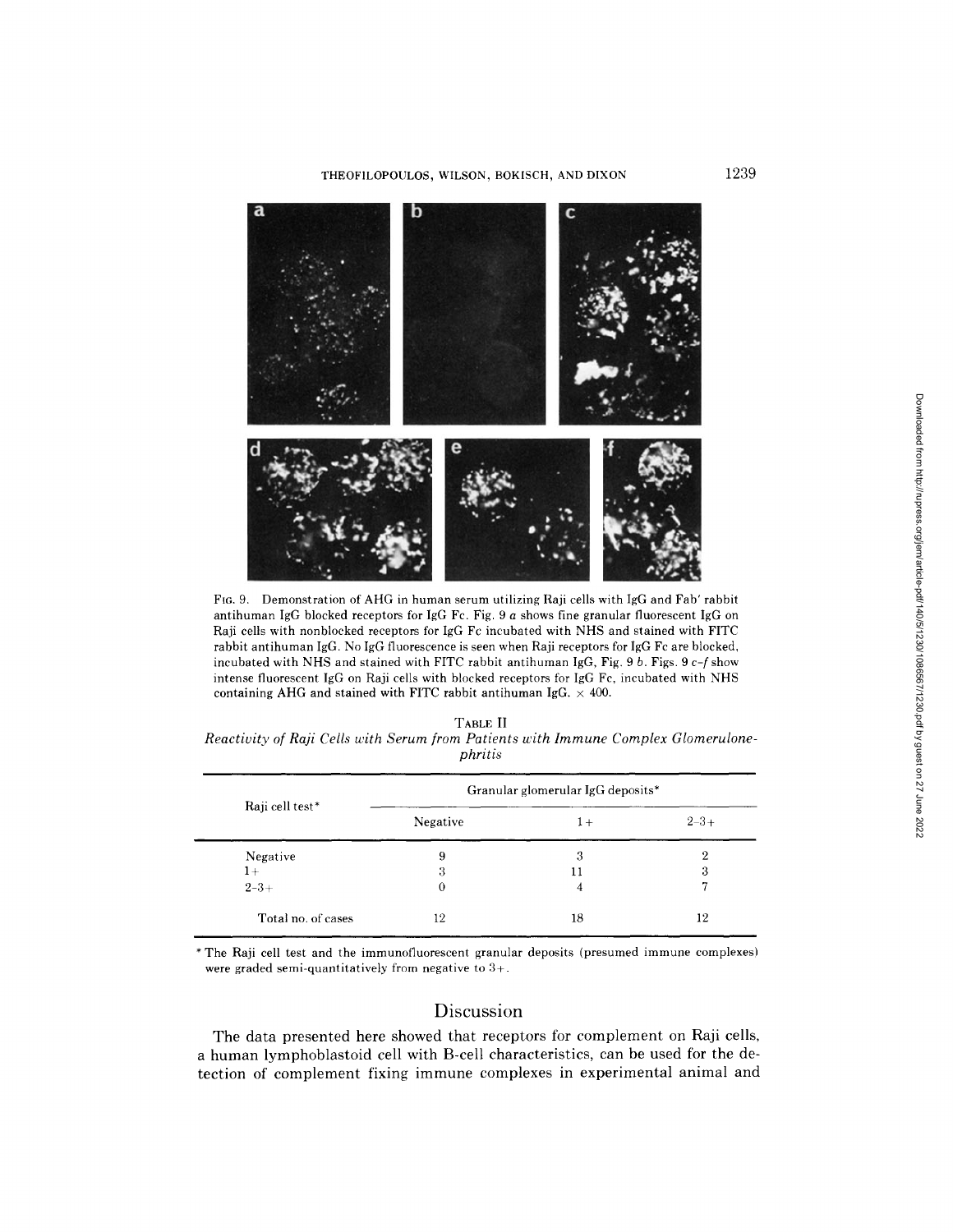#### 1240 DETECTION OF IMMUNE COMPLEXES WITH RAJI CELLS

presumably in human sera. Our experiments showed that binding of AHG via receptors for IgG Fc is not efficient. In fact, high concentrations of AHG were needed in order to be detected by Raji cells, and receptors for IgG Fc on these cells bound not only AHG but also 7S human IgG. Furthermore, binding of AHG to receptors for IgG Fc was inhibited in the presence of physiologic concentrations of 7S IgG. Arent and Mannik (25) inhibited adherence of soluble immune complexes to receptors for IgG Fc on rabbit alveolar macrophages by rabbit serum and rabbit or human 7S IgG. However, Dickler and Kunkel (9) found that excess human 7S IgG could not inhibit binding of AHG to receptors for IgG Fc on human B lymphocytes. It may be that our aggregates were of different size than theirs, since these authors pointed out that large aggregates have many Fc determinants and may displace 7S IgG from the cell surface. AHG binding to receptors for IgG Fc on Raji cells was demonstrated directly or after reacting with antihuman IgG (indirect method), whereas 7S IgG binding was shown only by the more sensitive indirect method. Similar methods for the detection of receptors for IgG Fc on human B lymphocytes have been employed by Dickler et al. (26), who found that binding of aggregates smaller than 200 S was demonstrable only by the indirect method. According to these authors, the anti-IgG serum cross-links and further aggregates the bound material which had been too small to be visualized by the direct method.

Binding of AHG to Raji cells was enhanced in the presence of fresh human serum. Furthermore, binding of soluble immune complexes made in vitro could not be detected by immunofluorescence in medium or in heated serum, but was easily detectable after these complexes had interacted with fresh serum. We have also found that many antigen-antibody complexes (BSA-anti-BSA, DNA-anti-DNA, KLH-anti-KLH) can be detected by immunofluorescence on the Raji cell surface if they have reacted with fresh serum as source of complement. Similarly, Eden et al. (27) have shown that soluble immune complexes in fresh mouse serum bind to mice B lymphocytes much more efficiently than the same complexes in heat-inactivated serum. However, Dickler and Kunkel (9) found that binding of AHG to human peripheral B lyrnphocytes was not enhanced in the presence of fresh human serum.

Enhancement of AHG binding and binding of soluble immune complexes to Raji cells in the prescnce of fresh serum is thought to be due to the participation of the receptors for complement in the binding. We have demonstrated that AHG reacted with fresh serum bound to Raji ceils only via receptors for complement but not via receptors for IgG Fc and that both receptors for C3-C3b and for C3d were operative in the binding (11). The increased sensitivity of Raji cells in detecting AHG or immune complexes via receptors for complement indicate either that these cells have more receptors for complement than receptors for IgG Fc, or that receptors for complement are more efficient than receptors for IgG Fc in binding their ligand molecules. Another possibility is that immune complexes containing complement possess more C3 sites than Fc sites present in immune complexes without complement and therefore bind more efficiently to Raji cells.

By using HSA-anti-HSA immune complexes at different antigen-antibody compositions, we found that receptors for complement on Raji cells strongly bound complexes made at two to six times antigen excess, at which the largest soluble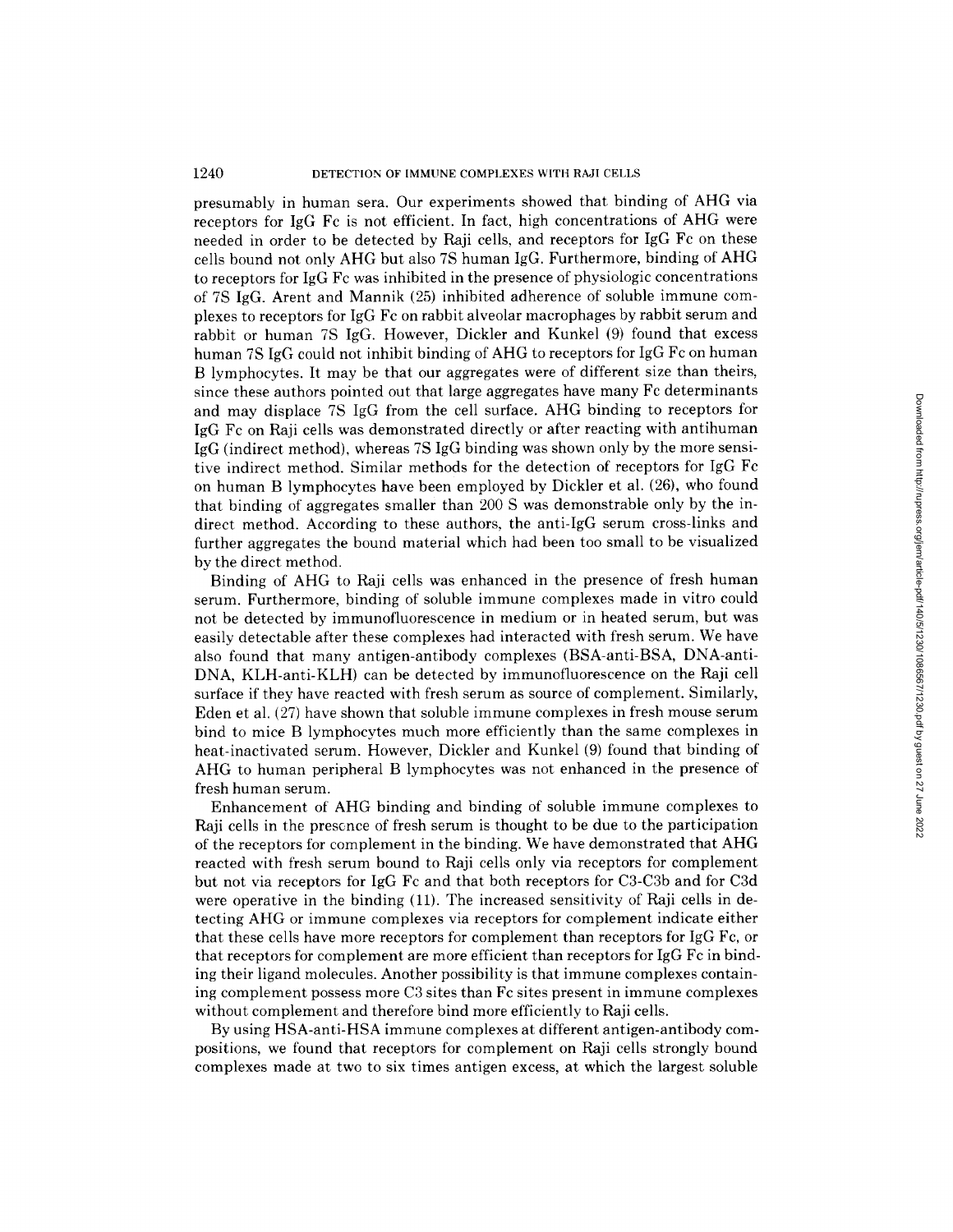complexes are formed. These results agree with the findings of Agnello, Winchester, and Kunkel (2), who reacted the same type of complexes with Clq. Eden et al. (27) also showed that binding of BSA-anti-BSA complexes to mice B lymphocytes in the presence of serum was greatly diminished at extreme antigen excess. A greater part of aggregates sedimenting faster than 19S bound to Raji cells than of the slower aggregates, presumably due to the more efficient fixation of complement. Several investigators have shown that activation and fixation of complement by aggregates of  $\gamma$ -globulin are directly correlated with size (2, 22, 24).

The Raji cell test was applied to detect immune complexes in sera. The method for detection of immune complexes in rabbit and mouse sera was simple because Raji cells need only to be incubated with the serum to be tested and stained with FITC antirabbit or FITC antimouse IgG serum. Since rabbit and mouse IgG do not bind to receptors for IgG Fc on Raji cells, rabbit or mouse IgG found on the cell surface was attributed to the presence in the serum of immune complexes that fixed complement and bound to cells via receptors for complement. Receptors for complement on Raji cells are known to bind C3 from sera of different species including rabbit and mouse (11). In our two animal models, circulating immune complexes were demonstrable by the Raji cell test, and results obtained by this method correlated with amount of immune complexes as detected by other methods. However, in some of the rabbits with serum sickness, positivity obtained with the Raji cell test lasted 2-3 wk after the radiolabeled complexes had disappeared. This finding may indicate that partially degraded and no longer radiolabeled immune complexes persist in the rabbit's circulation. In fact, it has been found in vitro that many antigens are not completely degraded by macrophages and that small amounts of antigen are released intact into the milieu (28).

The Raji cell test was also applied to detect immune complexes in human sera. Since receptors for IgG Fc on Raji cells bind 7S IgG as well as AHG, these receptors had to be blocked so that no fluorescence with normal human serum remained. Cells with blocked receptors for IgG Fc were able to bind aggregates in serum via their complement receptors. Sera from a majority of patients with immune complex glomerulonephritis, as evidenced by granular deposits of immunoglobulin and complement in their glomeruli, were positive for circulating immune complexes by the Raji cell technique. Such granular deposits along the glomerular filter are considered to be immune complexes made by antibodies reacted with circulating nonglomerular antigens (21). In testing human sera from glomerulonephritic patients, since the antigen was unknown, only the antibody (IgG) was sought on Raji cell surfaces. However, since Raji cells with blocked receptors for IgG Fc bind only AHG but not 7S IgG, we considered that the IgG detected on the surfaces of these cells represented antibody aggregated by antigen which was able then to fix complement and bind to blocked cells via receptors for complement. The occasional failure to find circulating complexes in patients with immune complex glomerulonephritis is not surprising since fluctuations in circulating antigen, antibody, and presumably immune complexes have been shown in patients with systemic lupus erythematosus (SLE) (29), and changes in circulating complexes are not immediately reflected in glomerular complex deposits. On the other hand, presence of circulating complexes need not necessarily be associated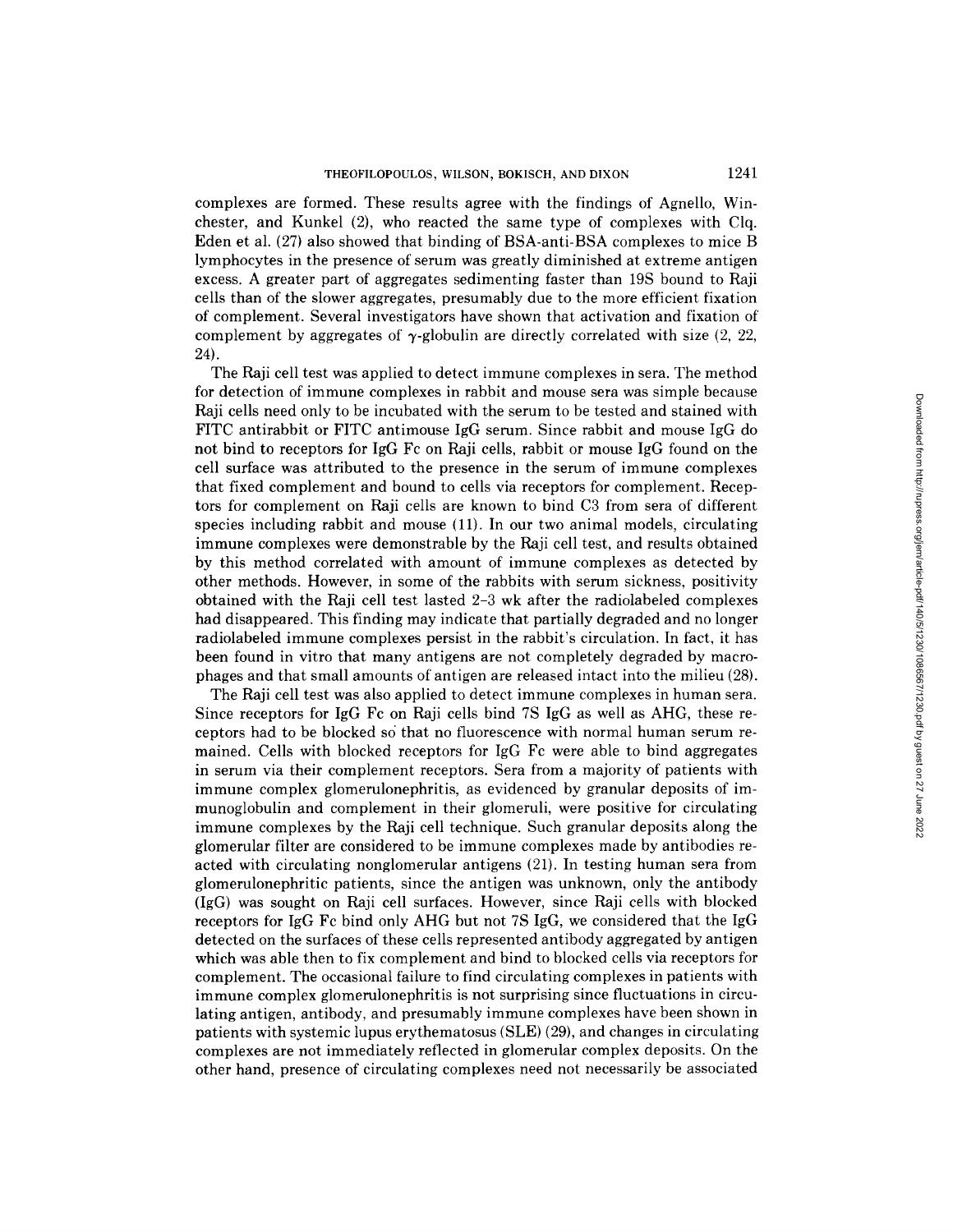#### 1242 DETECTION OF IMMUNE COMPLEXES WITH RAJI CELLS

with immune complex glomerulonephritis since multiple factors, including immune complex size (30), changes in vascular permeability (31) and the functional state of the reticuloendothelial system and presumably the renal mesangium (21), may influence glomerular deposition of complexes from the circulation. Therefore, even if complexes were detected in the circulation, they need not be nephritogenic at a particular point in time.

The availability of tests, such as the Raji cell test outlined in this paper, should provide a way in which to study the levels of complement fixing immune complexes in the circulation and to detect their relationship to exacerbations and quiescence of' known and suspected immune complex diseases. The test should have usefulness in monitoring the effectiveness of immunosuppressive therapy so often used to treat patients with immune complex glomerulonephritis, including conditions such as SLE. It may also provide a way to determine the optimum timing for renal transplantation so as to avoid the rapid recurrence of a preceding immune complex glomerulonephritis in the transplanted kidney.

Since Raji cells bind immune complexes, these cells may also prove to be a useful tool for identifying the particular antigen(s) which initiates and serves as the target of a pathogenic immune response in humans and animals. Such identification of the antigen(s) combined with studies on the immunopathological status of the host and the activation and operation of the mediators of injury in immune complex type disease states, may provide further information as to the pathogenesis of these diseases, as well as means for their prevention. Currently, an extensive study is under way in our laboratory not only to detect but also to quantitate circulating complement fixing immune complexes in diseases of humans and animals by using the Raji cell test.

### Summary

Cells from a human lymphoblastoid cell line (Raji), with B-cell characteristics, and having receptors for human IgG Fc, C3b, and C3d, were used in an immunofluorescence test as in vitro detectors of immune complexes in animal and human sera. By this test, as little as 200-300 ng aggregated human gamma globulin or immune complexes per ml serum could be detected. The receptors for IgG Fc on the Raji cells were shown to be inefficient in detecting aggregated human gamma globulin and binding of aggregates to these receptors was inhibited by physiologic concentrations of 7S human IgG. Enhancement of aggregated human gamma globulin binding and binding of immune complexes formed in vitro to Raji cells was observed when the receptors for complement on these cells were used. By using the receptors for complement on Raji cells, circulating immune complexes were detected in rabbits with acute serum sickness, in mice with acute lymphocytic choriomeningitis virus infection, and in humans with immune complex type glomerulonephritis. The Raji cell test may be useful in detecting complement fixing immune complexes in different disease states, in monitoring circulating complexes in patients with immune complex diseases and in identifying the antigen(s) responsible for the induction of pathogenic immune complexes in humans and animals.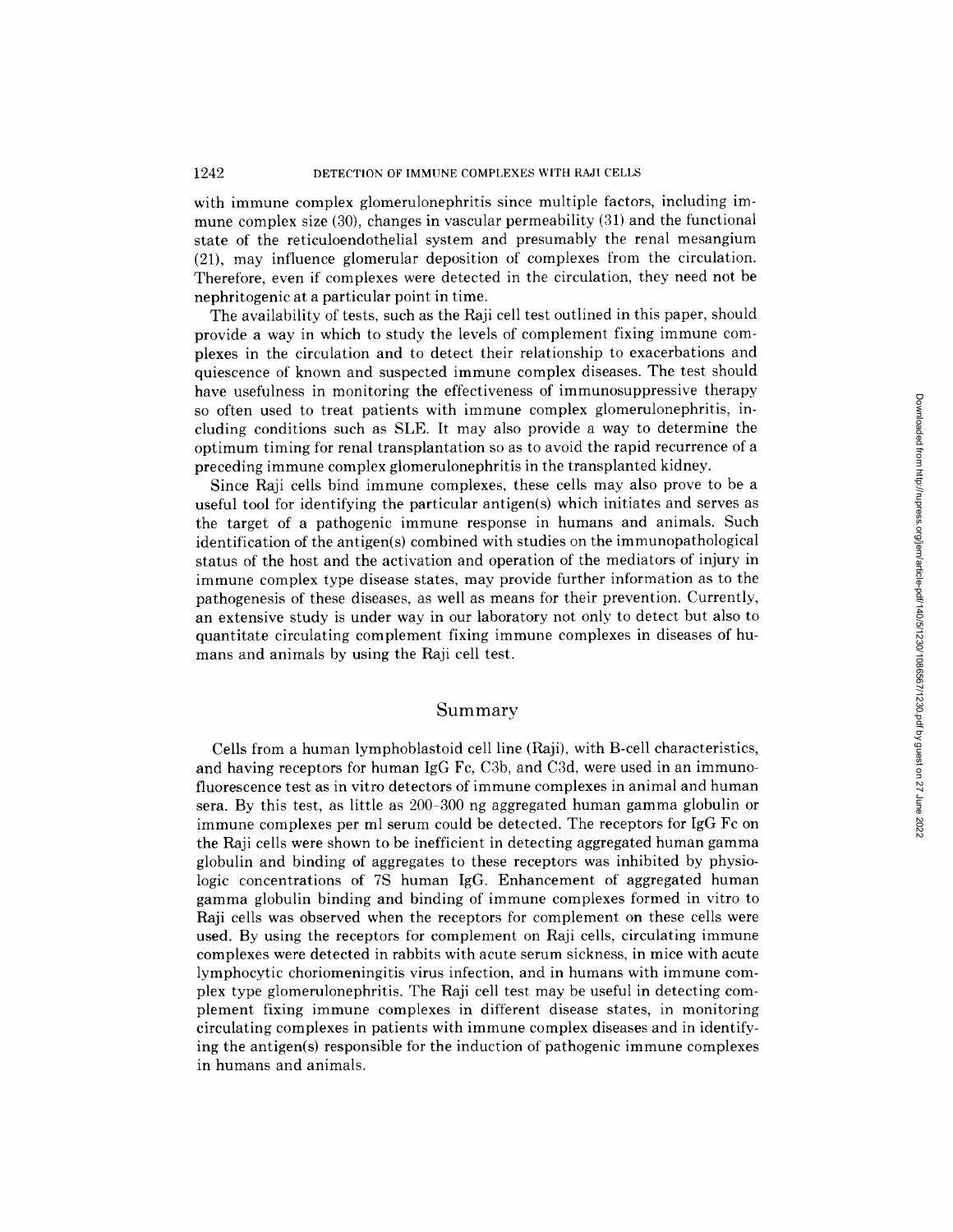The authors wish to thank Ms. Pat McConahey for her assistance throughout this study. The excellent technical assistance of Ms. Maryellen Masciangelo is gratefully acknowledged. We also thank Ms. Sally Hendrix, Ms. Barbara Murphy, and Ms. Phyllis Minick for their excellent secretarial assistance in the preparation of the manuscript.

*Received for publication 8 July 1974.* 

## **References**

- 1. Dixon, F. J. 1972. Pathogenesis of immunologic disease. *J. Immunol.* 109:187.
- 2. Agnello, V., R. J. Winchester, and H. G. Kunkel. 1970. Precipitin reactions of' the Clq component of complement with aggregated  $\gamma$ -globulin and immune complexes in gel diffusion. *Immunology.* 19:909.
- 3. Winchester, R. J., H. G. Kunkel, and V. Agnello. 1971. Occurrence of  $\gamma$ -globulin complexes in serum and joint fluid of rheumatoid arthritis patients: use of' monoclonal rheumatoid factors as reagents for their demonstration. *J. Exp. Med.* 134:286s.
- 4. Myllylä, G. 1973. Aggregation of human blood platelets by immune complexes in the sedimentation pattern test. *Scand. J. Haematol. Suppl.* 19:1.
- 5. Mowbray, J. F., A. V. Hoffbrand, E. J. Holborow, P. P. Seah, and L. Fry. 1973. Circulating immune complexes in dermatitis herpetifbrmis. *Lancet.* 1:400.
- 6. Jewell, D. P., and I. C. M. MacLennan. 1973. Circulating immune complexes in inflammatory bowel disease. *Clin. Exp. Immunol.* 14:219.
- 7. Creighton, W. D., P. H. Lambert, and P. A. Miescher. 1973. Detection of antibodies and soluble antigen-antibody complexes by precipitation with polyethylene glycol. *J. Immunol.* 111:1219.
- 8. Franklin, E. C., H. R. Holman, H. J. Mfiller-Eberhard, and H. G. Kunkel. 1957. An unusual protein component of high molecular weight in the serum of certain patients with rheumatoid arthritis. *J. Exp. Med.* 105:425.
- 9. Dickler, H. B., and H. G. Kunkel. 1972. Interaction of aggregated  $\gamma$ -globulin with B lymphocytes. *J. Exp. Med.* 136:191.
- 10. Bianco, C., R. Patrick, and V. Nussenzweig. 1970. A population of lymphocytes bearing a membrane receptor for antigen-antibody-complement complexes. I. Separation and characterization. *J. Exp. Med.* 132:702.
- 11. Theofilopoulos, A. N., F. J. Dixon, and V. A. Bokisch. 1974. Binding of soluble immune complexes to human lymphoblastoid cells. I. Characterization of receptors for IgG Fc and complement and description of the binding mechanism. *J. Exp. Med.* 140:877.
- 12. Pulvertaft, R. J. V. 1965. A study of malignant tumors in Nigeria by short-term tissue culture. *J. Clin. Pathol.* 18:261.
- 13. Ferrari, A. 1960. Nitrogen determination by a continuous digestion and analysis systern. *Ann. N. Y. Acad. Sci.* 87:792.
- 14. Cuatrecasas, P., and C. B. Anfinsen. 1971. Affinity chromatography. *Ann. Rev. Biochem.* 40:259.
- 15. Clagett, J. A., and W. O. Weigle. 1974. Role of T and B lymphocytes in the termination of unresponsiveness to autologous thyroglobulin in mice. *J. Exp. Med.* 139:643.
- 16. Loor, F., L. Forni, and B. Pernis. 1972. The dynamic state of' the lymphocyte membrane. Factors affecting the distribution and turnover of' surface immunoglobulins. *Eur. J. Immunol.* 2:203.
- 17. McConahey, P. J., and F. J. Dixon. 1966. A method of trace iodination of proteins for immunologic studies. *Int. Arch. Allergy. Appl. Immunol.* 29:185.